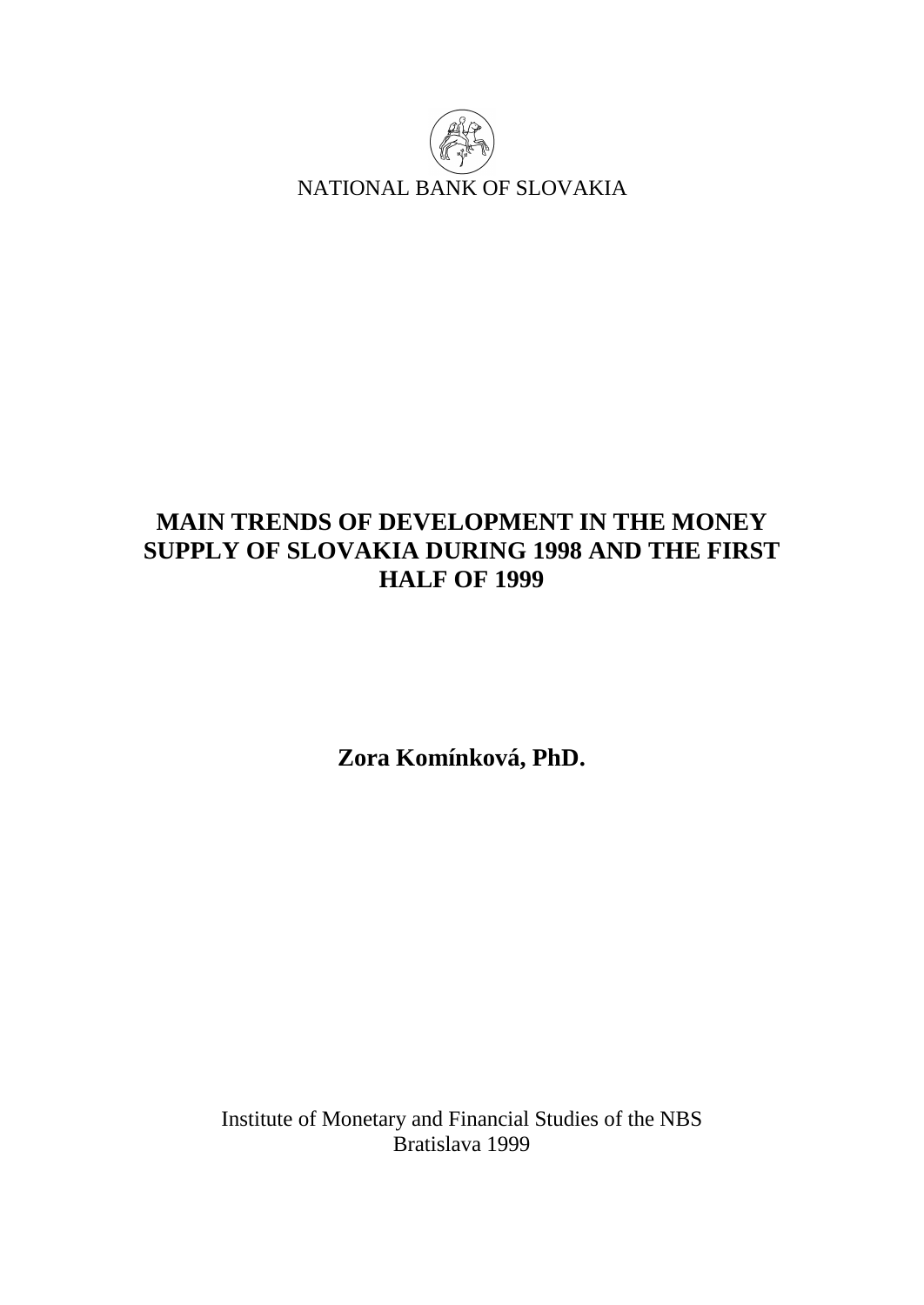# **Main Trends of Development in the Money Supply of Slovakia During 1998 and the First Half of 1999**

 *Last year, we published the results of a large-scale analysis of the money supply in the Slovak Republic, which focused on the internal structure of the M2 monetary aggregate (defined as a measure of the money supply in the SR) during the period 1993-1997.<sup>1</sup> We paid increased attention to changes in the structure of this aggregate, caused by a marked rise in interest rates on short-term deposits in 1997, resulting from the attempts of commercial banks to obtain additional resources for filling the gap in short-term liquidity during the period of uncertain conditions on the interbank money market.*

 The goal of this paper is to update the previous analysis on the basis of statistical data for 1998 and the first half of 1999. This period was marked by various influences which brought about changes in the financial behaviour of economic entities with consequent impacts on the individual components of the money supply. These were first and foremost the increased expectation of currency devaluation among the public since the beginning of 1998 (and with the change in the exchange rate regime of the SKK from a fixed to a floating one at the beginning of October), which led to accelerated growth in foreign-currency deposits. During the first half of 1999, the fear of inflation increased owing to measures announced and gradually implemented by the Slovak Government in the area of price deregulation as well as to other measures adopted for stabilising the economy, which led to the arousal of interest in the quick utilisation of the persistent interest-rate differential on ultra-short-term deposits.

 With regard to the definition of the M2 money supply in Slovakia, the effect of the two factors specified above (protection of deposits against the fall in the exchange-rate of the currency and the high interest yield on ultra-short-term deposits) leads to an increase in the weight of quasi-money (QM) in the M2 aggregate. However, the causes of this trend differ widely from the standard interpretation.

 In creation of primary deposits, the saving-motive is being negatively affected by particular forms of speculative behaviour. This applies to behaviour stimulated by the high level of interest rates on ultra-short-term deposits, which act in the final analysis as a factor increasing the transaction component in the structure of the M2 money supply. The intensity of this behaviour is also supported by fears of inflation, and may be interpreted as an attempt to earn interest on monetary assets quickly, in order to avoid additional (inflationary) losses in real interest gains.

 The conversion of crown deposits into foreign-currency deposits may also be regarded as speculative behaviour motivated by the effort of protecting monetary assets against depreciation resulting from a fall in the exchange-rate of the currency. The motives that stimulate Slovak public to deposit funds in foreign currency accounts, are in our opinion based on caution rather than speculation. Thus, the increase in the share of these deposits in QM - in contrast with the transaction effects of changes in the structure of crown time deposits by term - strengthens the position of the savings component within the M2 aggregate.

 Under the influence of the financial behaviour of the public motivated by the opportunity to benefit from high interest and exchange-rate differentials, structural characteristics of the M2 aggregate in Slovakia developed in a different way as suggested by an obvious interpretation of the increase of quasi-money share in M2. The evaluation of developments in 1998 and

 $\overline{a}$ 

<sup>&</sup>lt;sup>1</sup> See: KOMINKOVA, Z.: Forming of the Money Supply in Slovakia in 1993-1997 (Part I - III), Biatec, 6/1998, No. 8-10.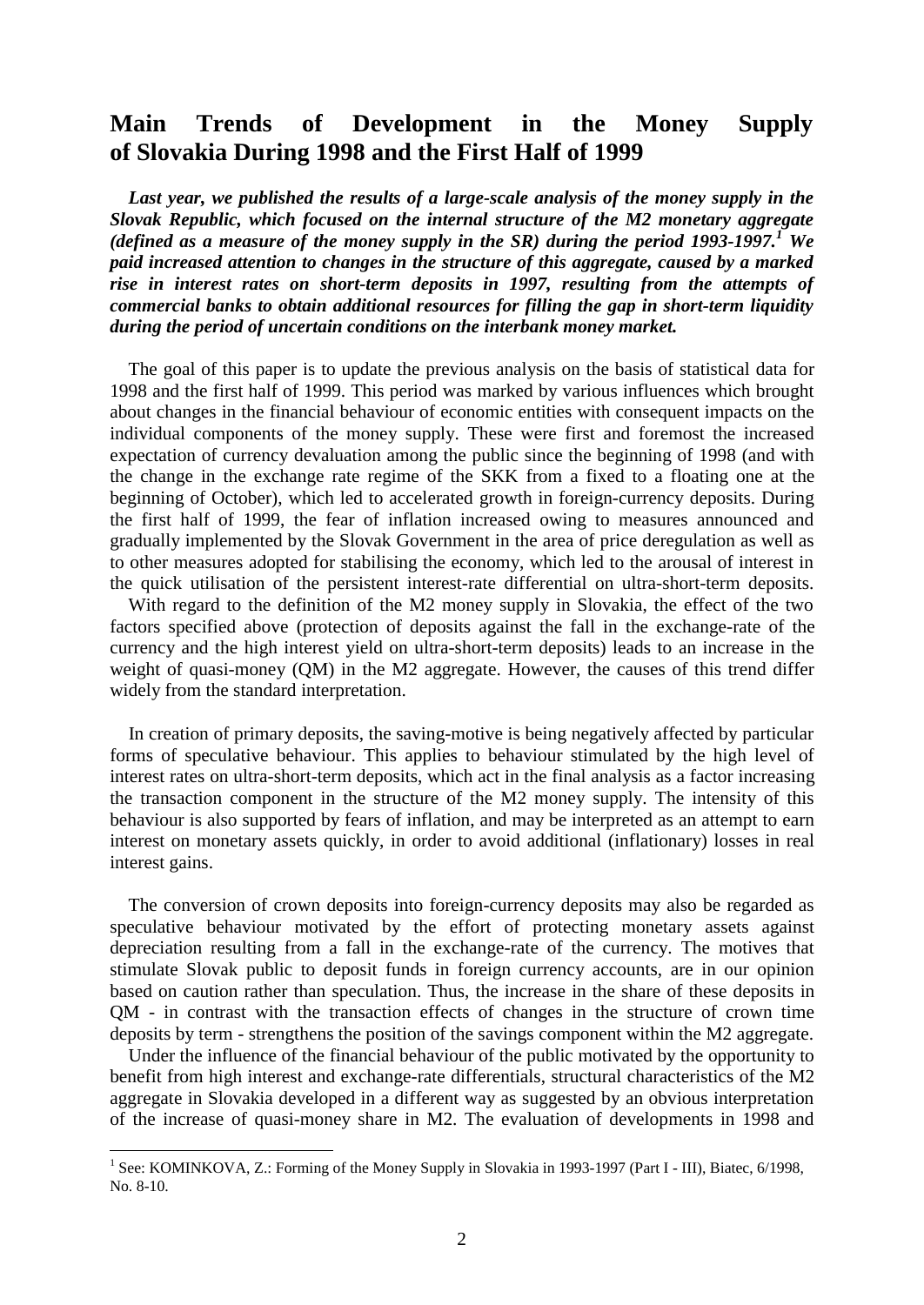during the first half of 1999, with an emphasis on effects of the two above factors, is presented in the text below.

### **Monetary Aggregates and Basic Indicators**

 Basic information on year-on-year changes in the structure of the M2 money supply in a breakdown by M1 and quasi-money (QM), is given in Table 1 *(Tables and Figures see in BIATEC Journal)*, compiled from the Monetary Survey data (tables and pictures see BIATEC Journal).

 While the growth rate of M2 in 1998 was less than half the figure for 1997, the share of M1 in M2 decreased and that of quasi-money (QM) increased at an accelerated rate in 1998. This trend continued - though at a slower rate - during the first half of 1999. The result was a significant fall in the liquidity ratio M1/M2, to the level of 0.29 at the end of June 1999. The sharp fall in this ratio (its value for 1997 was 0.42) may appear as disproportionate in relation to the need for readily available liquidity to cover direct expenses; however, the liquidity ratio depends largely on the domestic (national) characteristics of money circulation and shows marked differences even in advanced economies (roughly 0.20 to 0.40). Let us also mention here results of the 1997<sup> $\cdot$ </sup> analysis, which showed that in Slovakia, the fall in the M1/M2 ratio was virtually compensated for by shifts in the term-structure of deposits within QM towards ultra-short-term deposits. This trend has remainded for the years 1998-1999, as well.

 The development of main components of quasi-money, i.e. time deposits and foreigncurrency deposits, underwent a significant change in 1998, characterised by a rapid increase in foreign-currency deposits (by 46 % at current exchange rate, or by 35.8 % at fixed rate as of the beginning of the year), which reflected the growing fear of currency devaluation culminating among the public in September, when these deposits showed a month-on-month increase of 11 % at fixed exchange rate. The marked expansion in foreign-currency deposits increased their share in QM to 21.1 % (compared with 16.4 % in 1997), while the increase in proportion to the total volume of the M2 caused a relatively marked increase in the degree of dollarisation of the money supply in Slovakia: it reached 0.14 in 1998, compared with its relatively stable value (around 0.10) in 1995-1997. The appreciation of foreign-currency deposits expressed in terms of the difference between their end-year volumes at current and fixed exchange rates in comparison with the beginning of the year, reached 10.8%, which was slightly above the average interest rate (10.39 %) on total crown deposits, but below the level of average interest rate on time deposits (13.16 %) from December 1998.

With regard to the more than 50 % share of time deposits in the total volume of the M2, the slowdown in the rate of M2 growth in 1998 was due partly to the absolute decline in demand deposits and partly to marked deceleration in the year-on-year dynamics of time deposits (from 19.5 % in 1997 to 6.8 % in 1998). The increase in time deposits remained behind the fall in demand deposits, which led to an absolute decline in crown deposits within the M2, in 1998. Thus, the whole growth in the M2 was due to a steep increase in foreign-currency deposits, which benefited from the fall in the exchange rate of the SKK.

 During the first half of 1999, the growth in the QM aggregate at current exchange rate was due mainly to the fall in the exchange-rate of the SKK, which accelerated the dynamics of growth in foreign currency deposits. In terms of the exchange rate as of 1 January 1999, deposits in foreign currency increased during the first six months by only 1.5 % (corresponding to a 2 % growth in QM). This means that, during the first half of 1999, the highest increase (5.9 %) was recorded again in crown time deposits. Over this period, foreigncurrency deposits appreciated by 10.10 %, which was less than the average interest rate on time deposits (13.40 %) or that on total crown deposits (10.90 %) in June 1999.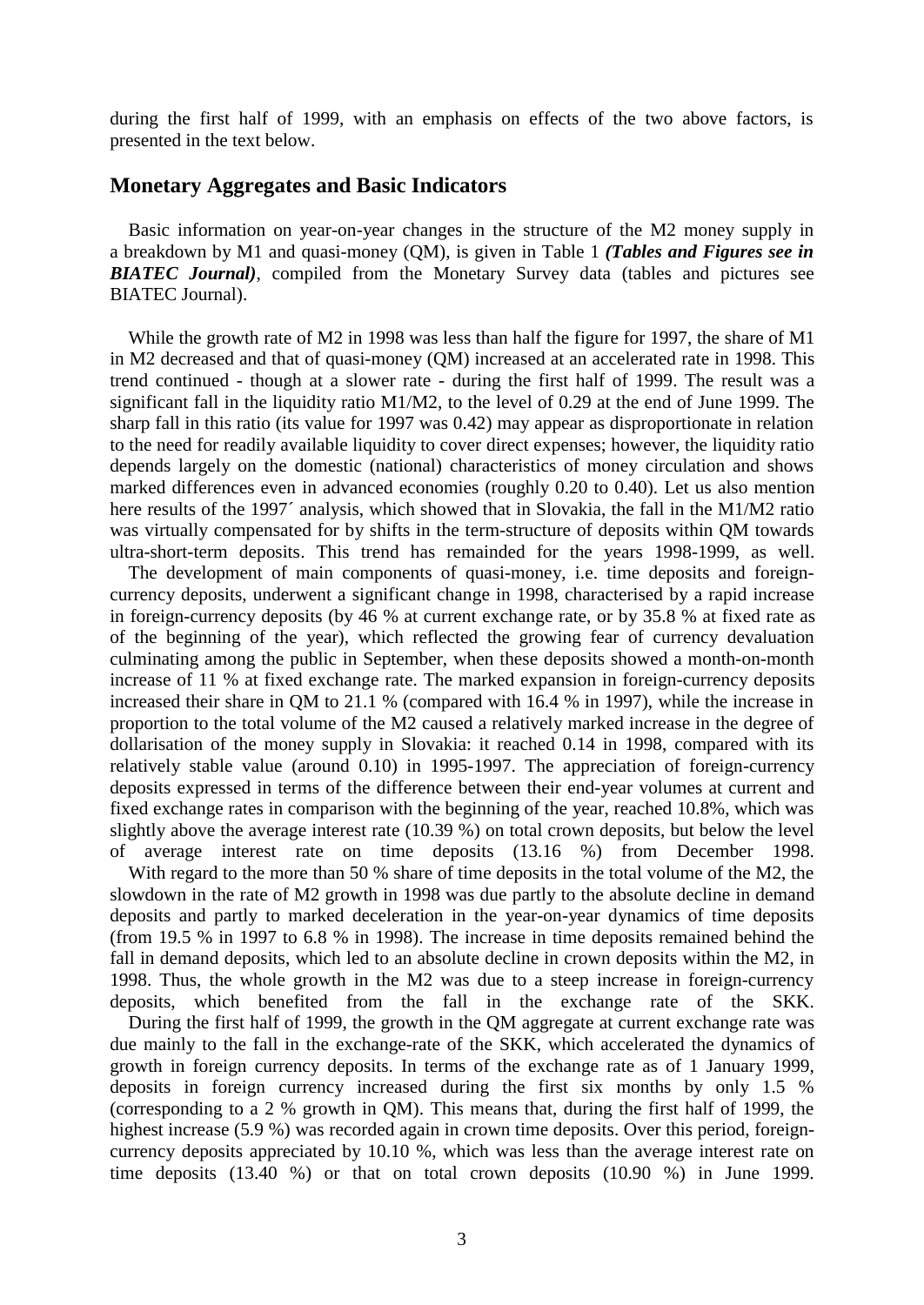We may state that the behaviour of depositors during the first half of 1999 - seen in terms of choice between crown deposits and foreign-currency deposits - iis confirming the predominantly cautious (not speculative) nature of motivation in the case of foreign-currency deposits. Taking into account their appreciation owing to the exchange rate development of the Slovak crown, the rate of growth in foreign-currency deposits slowed significantly in comparison with 1998, but recorded no outflow in absolute terms. Moreover, the rates of interest paid on foreign-currency deposits (approximately at 2.0 to 4.5 %) are significantly below the level of crown deposit rates, but taking their exchange-rate appreciation into consideration, the attractiveness of foreign-currency deposits is in fact counterbalanced by the average interest yield on crown deposits. It is obvious that explanation of the faster growth in crown time deposits than in foreign-currency deposits (at fixed exchange rate) in this quasibalanced environment, reqiures an in-depth analysis of interest rates and the structure of time deposits.

 Changes recorded in the structure of time deposits by term (short-term, medium-term, longterm) are shown in Table  $2<sup>2</sup>$ . During the period under review, preference was given again to short-term deposits (at up to 1-year notice), the share of which in total time deposits reached two thirds (65. 8%) at the end of 1998 and almost three quarters (72.3 %) in the middle of 1999. The share of total short-term deposits (demand and short-term deposits) in total crown deposits increased over 1998 by 4.0 percentage points (to 76.4 %). During the first half of 1999 the share increased to 79.5 %.

 The above category of short-term deposits represents the most liquid deposits, which, together with currency in circulation, may serve as a basis for defining a certain 'shadow' liquidity ratio of the money supply. The share of liquidity (defined as a sum of M1 aggregate and ultra-short-term deposits) in M2 increased from 52 % at the end of 1997 to 55 % in 1998, reaching 59 % in the middle of 1999.

 The upward trend in short-term deposits reflected the situation on the money market, characterised during the period under review by marked instability, banks´ uncertainty about the possibilities of access to refinancing resources, and by a high interest-rate volatility on the interbank money market. Expenses for ensuring an adequate level of liquidity in the banking sector, expressed in terms of the average interest rate on the joint group of demand and shortterm deposits, were permanently on the increase. From 1996 to the end of 1998, the expenses more than doubled (from  $5.40\%$  to  $11.02\%$ )<sup>3</sup>. At the same time, the structure of primary deposits by term deteriorated, from the point of view of ensuring bank lending activities.

 The conditions on the interbank and primary deposit markets are partially illustrated in Fig. 1, which shows the development of interest rates in the segments of interbank deposits with maturities of up to 1 month and up to 3 months, and primary time deposits with a maturity of up to 3 months.<sup>4</sup> Particularly steep increase in the average rate of interest on the group of time deposits under review (ultra-short-term) was recorded during 1997, indicating the pulling function of BRIBOR rates. Since 1998, the average interest rate has shown certain signs of stabilisation, or even a moderate tendency to fall. During this period, however, the interestrate level reacted very sensitively (with a rise) to the two sudden changes in BRIBOR rates.

 $\overline{a}$ 

<sup>&</sup>lt;sup>2</sup> The data are based on banking statistics, i.e. total crown deposits including government sector deposits, which caused certain differences in their year-on-year dynamics compared with data from the Monetary Survey.

 $3$  In the alternative method of calculation without deposits at up to 1-year notice, the difference between the average interest rate on the given type of deposits at the end of 1996 and 1999 was more than 300%.

<sup>&</sup>lt;sup>4</sup> Interbank deposit rates (BRIBOR) mean average monthly interest rates calculated for the days for which they were listed. The illustrated average interest rate on primary deposits is calculated as a weighted average of interest rates on the volume of deposits up to 7 days, up to 1 months, and up to 3 months.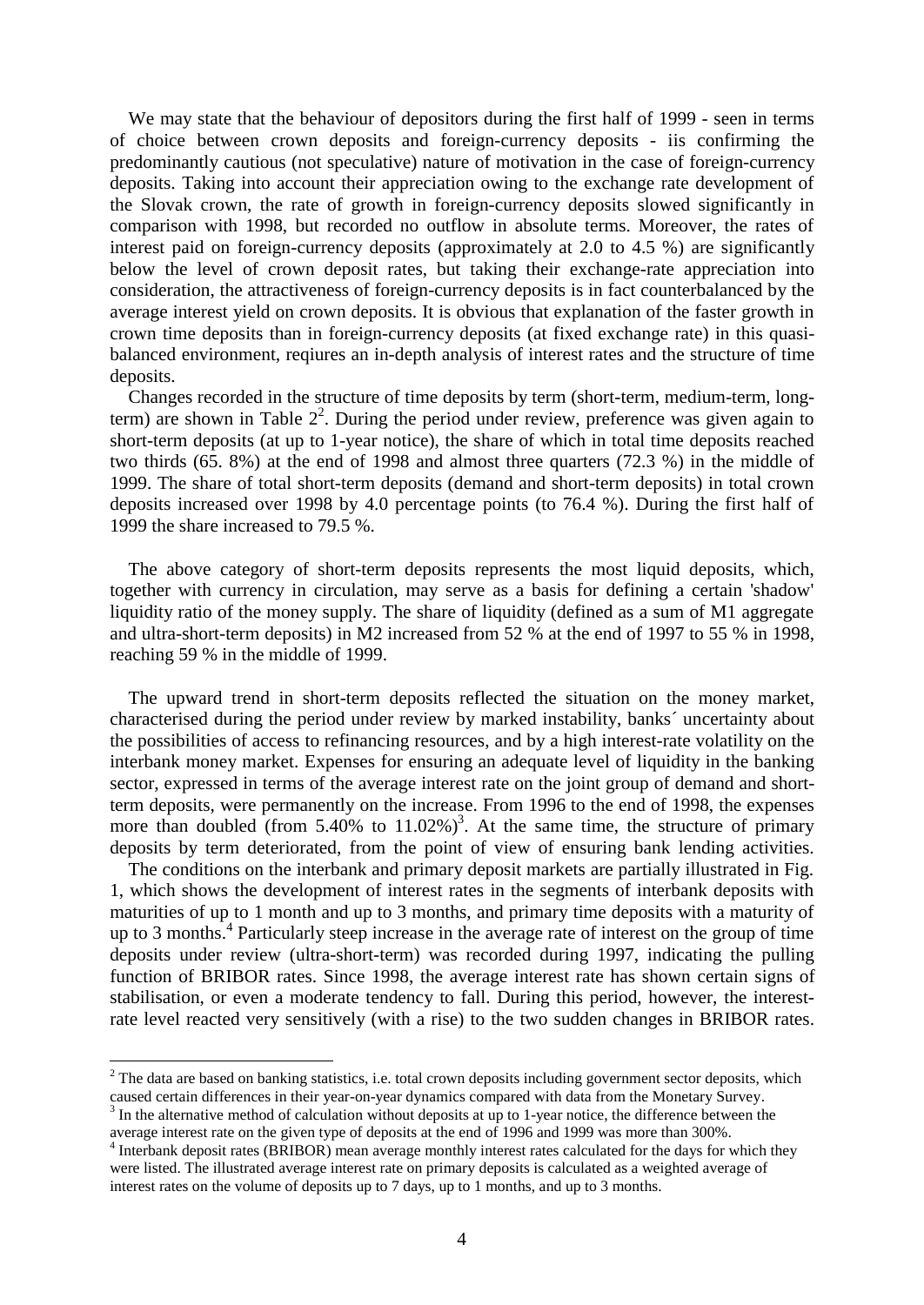The rapid increase in BRIBOR rates (in May-June 1997, September-October 1998, and in May 1999) clearly reflects the reactions of the interbank market to the measures taken by the NBS in favour of the exchange rate of the SKK (restriction, or suspension of refinancing on the part of the NBS). The marked fall in BRIBOR rates during the periods of liquidity surplus (e.g. during the 2nd quarter of 1998 in connection with the inflow of foreign funds for government sector financing) was accompanied by a slower fall in the average interest rate on primary deposits, so in certain periods it was above the level of BRIBOR rates.

# **Development of short-term deposits**

 Short-term deposits continued to be dominated by ultra-short-term deposits (Tab. 3), though since 1998 commercial banks have made increased efforts to change their structure in favour of longer-term deposits (3 to 9 months). This resulted in a marked increase in the share of these deposits in total short-term deposits, due mainly to a pronounced increase in deposits at up to 3-month notice (Tab. 4). However, interest yields on deposits at up to 7-day and 1 month notice remained also very attractive. The only component that recorded a marked absolute decline in 1998 were deposits at up to 1-year notice. Deposits at up to 1-year notice may be regarded as a reference category for evaluating the stability of the monetary behaviour of the public, since they represent a certain interim between transaction money, or deposits that can be converted into cash relatively easily, and longer-term deposits intended mostly for saving purposes. However, the interest of banks in stabilising this category of deposits was suppressed by the acute (or even chronic) need to ensure new sources of short-term liquidity through gradual payment of high interest yields on ultra-short-term deposits. Compared with the roughly 16-20 % rates of interest offered for such ultra-short-term deposits, the year-on-year increase in average interest rate on deposits at up to 1-year notice was largely symbolic and did not prevent these deposits from being converted into shorter-term deposits.

 To identify the monetary behaviour of the public (households and enterprises), we use a table from last year showing the structure of motivation for holding money (Tab. 5 and Fig. 2), in which we characterised the monetary behaviour of the public by applying three components of motivation (transaction motive, yield or 'speculative' motive, and savings motive, including a cautious factor).

 During 1997-1998, the share of 'speculative' demand (which refers to a component of M2 in which the public deposits money with the aim of earning maximum interest, i.e. under Slovak conditions, in short-term deposits at up to 7-day or 9-month notice), increased by 15 points (from 9.4 % to 24.8 %). Over the first six months of 1999, the speculative component increased by a further 7 points, to 31.7 % of the M2 at the end of June 1999. The tendency to derive profit from the high interest-rate differential between ultra-short-term deposits and other types of deposits, was on the increase. The marked increase in these deposits (paying interest at an attractive rate) during the first half of 1999, may without doubt be attributed to the fear of inflation aroused by the measures announced by the Slovak Government in the area of price deregulation, which represented a stimulus for earning interest on monetary assets as quickly as possible, without suffering an additional loss on real interest yields.

 The permanent increase in the share of the 'speculative' component of deposits in M2 led to a decrease in the share of transaction money (currency and demand deposits) and in that of the savings component of deposits. The increase in the share of the saving component during the second half of 1998, was due almost exclusively to a steep increase in foreign-currency deposits in September and October. Apart from the real growth in these deposits, their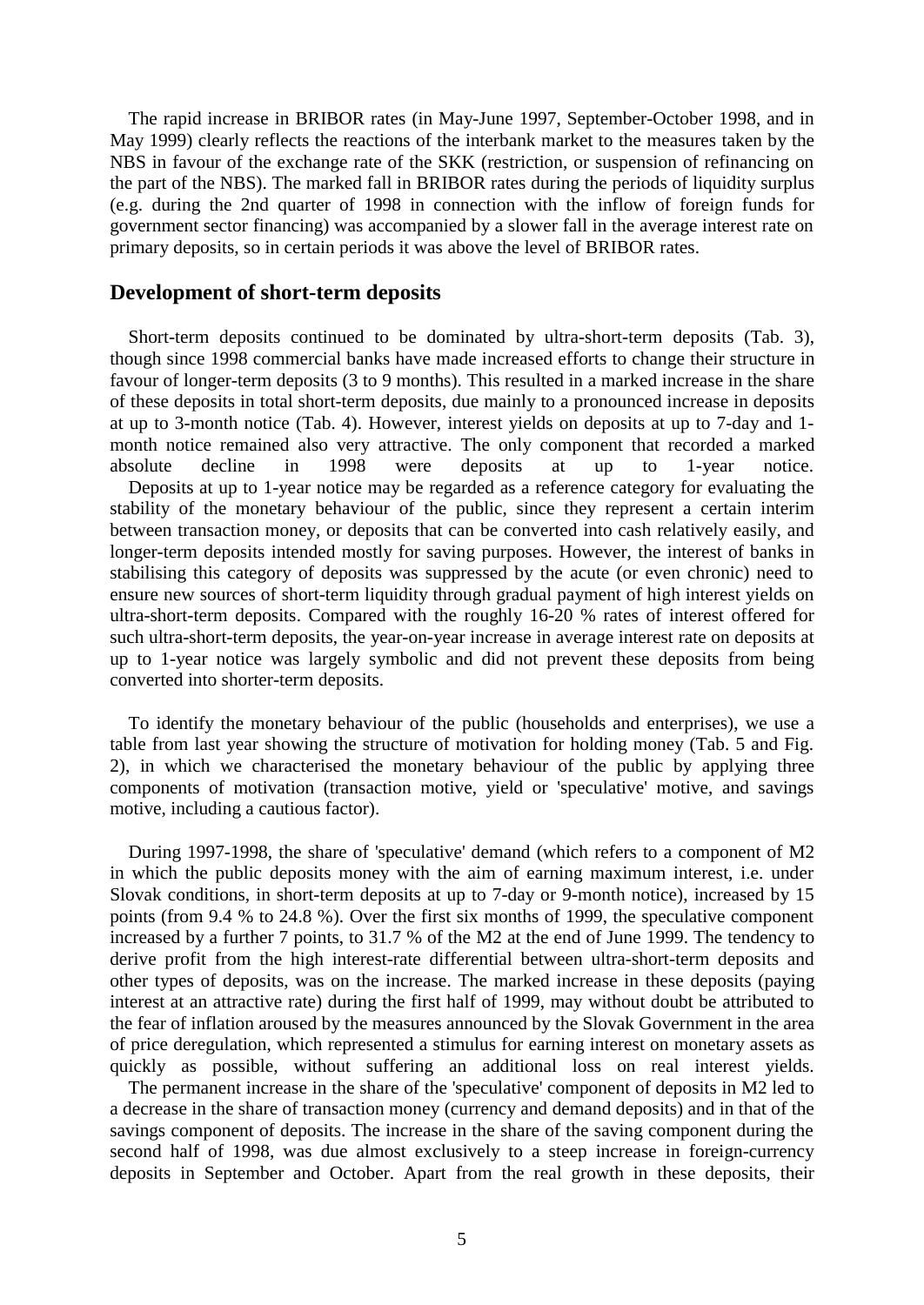increase within the structure of the money supply was due to a fall in the exchange rate of the SKK after the change in the exchange rate regime at the beginning of October, in consequence of which their crown equivalent increased as a whole. The other components of deposits, which are referred to as saving components in our definition, showed less dramatic growth dynamics (Fig. 3). The only fact that is worth to mention here is that, compared with the relatively corresponding trend of development in deposits at up to 1-year notice and in medium-term deposits from 1997, the decline in medium-term deposits accelerated in 1998: their total volume fell during the second half of the year below the level of deposits at up to 1-year notice. These two groups of deposits pay interest at basically the same rate (10-12 %) and the acceleration in the rate of decline in medium-term deposits may be attributed to their lower liquidity (due to the term of notice) rather than to changes in interest rates.<sup>5</sup>

 The development of long-term deposits had shown a stable, moderately upward trend until the end of 1998. During the first months of 1999, these deposits also recorded an absolute decline. Although the following months saw a moderate increase, the volume of these deposits remained below the 1998´ level even in the middle of 1999.

## **Sectoral characteristics**

 $\overline{a}$ 

 The impact of the sectoral characteristics of financial behaviour on the dynamics of M2 is illustrated in Fig. 4. In Slovakia as in other countries the household sector has a dominant, roughly two-third share in the volume of deposits included in the money supply; the remaining one third is made up of enterprise sector deposits (including those held by insurance companies). Currency in circulation has had a stable ca. 10-11 % share in M2 since 1993, and its effect on the dynamics of M2 can be regarded as negligible. With regard to the said relation between household and corporate deposits, it is evident that the long-term trends in M2 are determined by the development of household deposits, while short-term fluctuations are attributable mainly to corporate deposits.

 The causes of differences between the sectoral characteristics of deposit developments were already mentioned in the 1998´ paper (different motivation for household and enterprise money holdings, or different sectoral money demand functions; different needs and possibilities of access to bank loans or external sources of financing). On the other hand, a common feature of their behaviour is that they use (according to the situation on the money market) a certain portion of their deposits for 'speculative' purposes, taking advantage of the attractive differences between the rates of interest on various types of time deposits. At the same time, they respond together to changes in the development of the monetary environment, caused by fears of inflation and devaluation in particular. A primary factor determining the dynamics of deposits, or the rate of savings, is beyond doubt the economic situation in both sectors. In the household sector, it depends mainly upon the development of real wages, or total income and expenditure; whereas in the enterprise sector, it depends more upon the access of entities to credit resources than upon their financial results. The slowdown in the dynamics of year-on-year growth in deposits was partly taken into account in the Monetary Programme of the NBS for 1998, which projected a slower dynamics of growth in M2 (9.4 %) and a higher rate of inflation (5.6-5.9 %) for 1998 in

 $<sup>5</sup>$  Until June 1998, the average interest rate on medium-term deposits slightly exceeded (by 0.5 to 1.0 point) the</sup> average rate of interest on deposits at up to 1-year notice. In July, the situation changed in favour of deposits at up to 1-year notice (in December 1998, the difference between the two rates was 0.6 points; in June 1999, it stood at 0.8 points).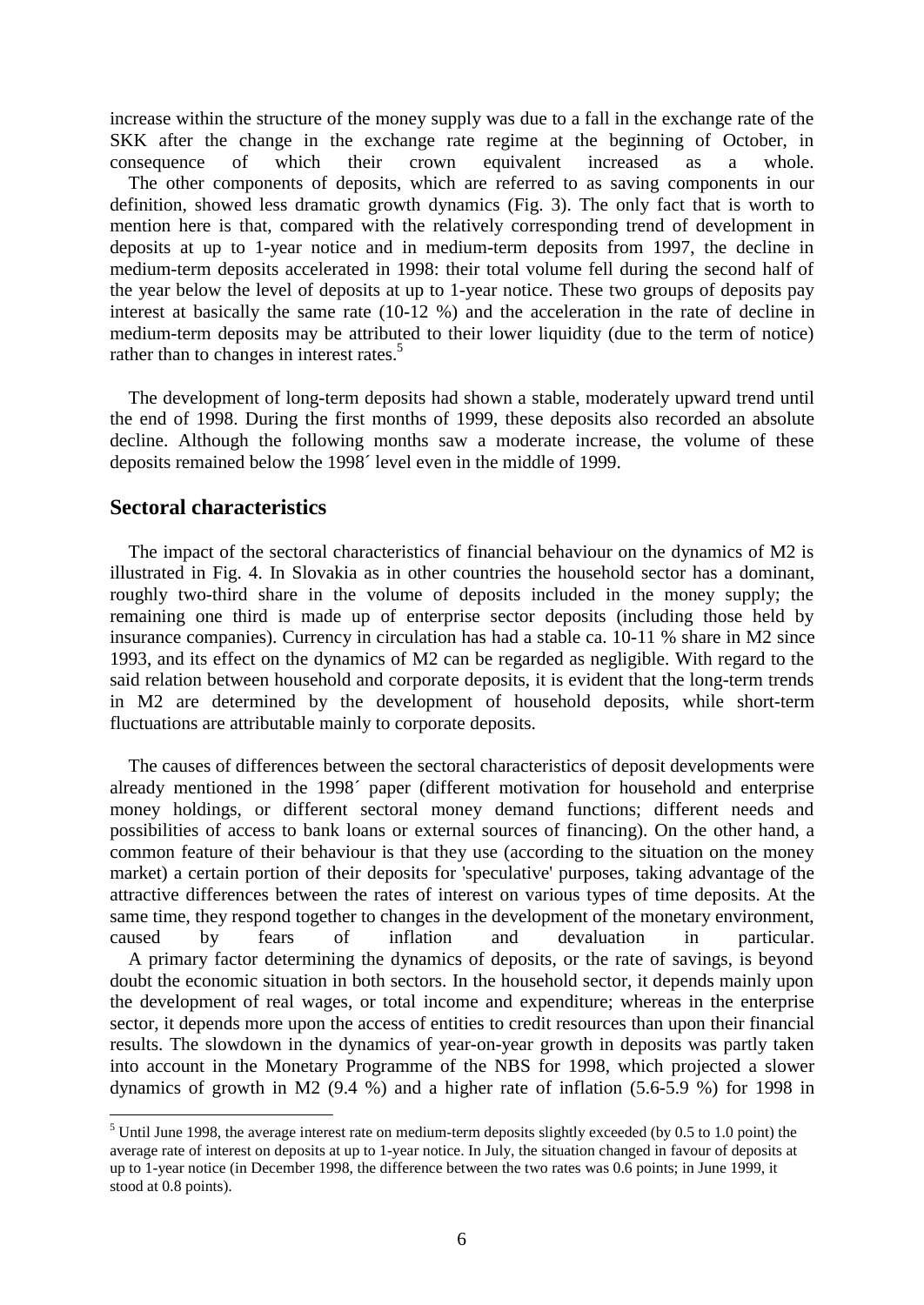comparison with 1997 (10.7 % for M2; 4.9-5.8 % for inflation). As supporting instruments, used to achieve these goals, were wage regulation and limited possibilities of bank lending to the private sector relative to the actual development in the government sector. The actual rate of growth in M2 (2.7 %) was much slower than the projected figure, due partly to the wage regulation having a downward effect on the dynamics of growth in household deposits, and to slower (4.3 %) than projected (7.9 %) growth in bank lending to households and enterprises. (Loans to enterprises increased by only 3.0 %; loans to households by 29.9 %, however, they account for only 5.0 % of the loans granted to the private sector.)

 A factor that contributed to the slowdown in the rate of M2 growth projected in the monetary programme for 1998, i.e. the deceleration in the dynamics of corporate and household deposits representing its main component, were devaluation expectation of the public since the beginning of the year accompanied by a fall in interest in holding financial assets in SKK. Their alternative utilisation was partially reflected in increased additional consumption and stockpiling by importers, and in a marked increase in the volume - as well as in the share - of foreign-currency deposits in the total M2 money supply.

 The changes in the term-structure of deposits in 1998 (Tab. 1 and Tab. 2) resulted from changes in the volume and structure of deposits in both sectors (Tab. 6). The fall in demand deposits in 1997 was due to a decline in corporate deposits, while household deposits remained stagnant. In 1998, this category of deposits recorded a decline even in the household sector.

 In the household sector, customers continued to show interest in high interest-earning shortterm deposits, which represented a key factor in the expansion of total time deposits in the two sectors under review. Medium-term deposits recorded a fall in volume in both sectors as early as 1997, which continued in 1998 at an accelerated rate. The increase in long-term deposits, which are made up almost exclusively of building-savings deposits, took place solely in household deposits. Over the first half of 1999, the individual types of deposits basically followed the trend from the previous period: the share of short-term and foreigncurrency deposits continued to increase in the structure of deposits in both sectors. The trend and structural characteristics of household and corporate deposits are shown in Fig. 5 and 6.

 Table 7 contains a comparison of the structure of short-term household and corporate deposits at the end of 1996 (i.e. before the change in the interest-rate-policy of commercial banks) with the structure of these deposits in the middle of 1999.

 At the end of 1996, all types of short-term deposits (except deposits at up to 1-year notice) were dominated by corporate sector. The rise in interest rates in 1997 led to an extremely huge increase in the share of household deposits in ultra-short-term deposits and to a dramatic decline in deposits at up to 1-year notice, paying interest at an average rate. As a result, the share of the latter in short-term household deposits decreased from 88% in December 1996 to 29% in June 1999. At this time, the greatest demand was recorded for deposits at up to 1 month notice in both sectors; they were followed by deposits at up to 3-month and/or 7-day notice.

 This comparison shows the substantial change that occurred in the structure of these deposits in the household sector, which plays a dominant role in the creation of deposits and therefore determines the structure of the money supply in the economy. The changes in the structure of short-term deposits (including the fall in medium-term and stagnation in longterm deposits) are indicating a weakening in the saving motive within the financial behaviour of the population. Naturally, high interest rates on ultra-short-term deposits are stimulating decisions to deposit funds in this form. On the other hand, this is disturbing longer-term motives behind the behaviour of economic entities, and, eventually, has unfavourable impacts on the wider macro-economic environment of the monetary stability and real economic development.